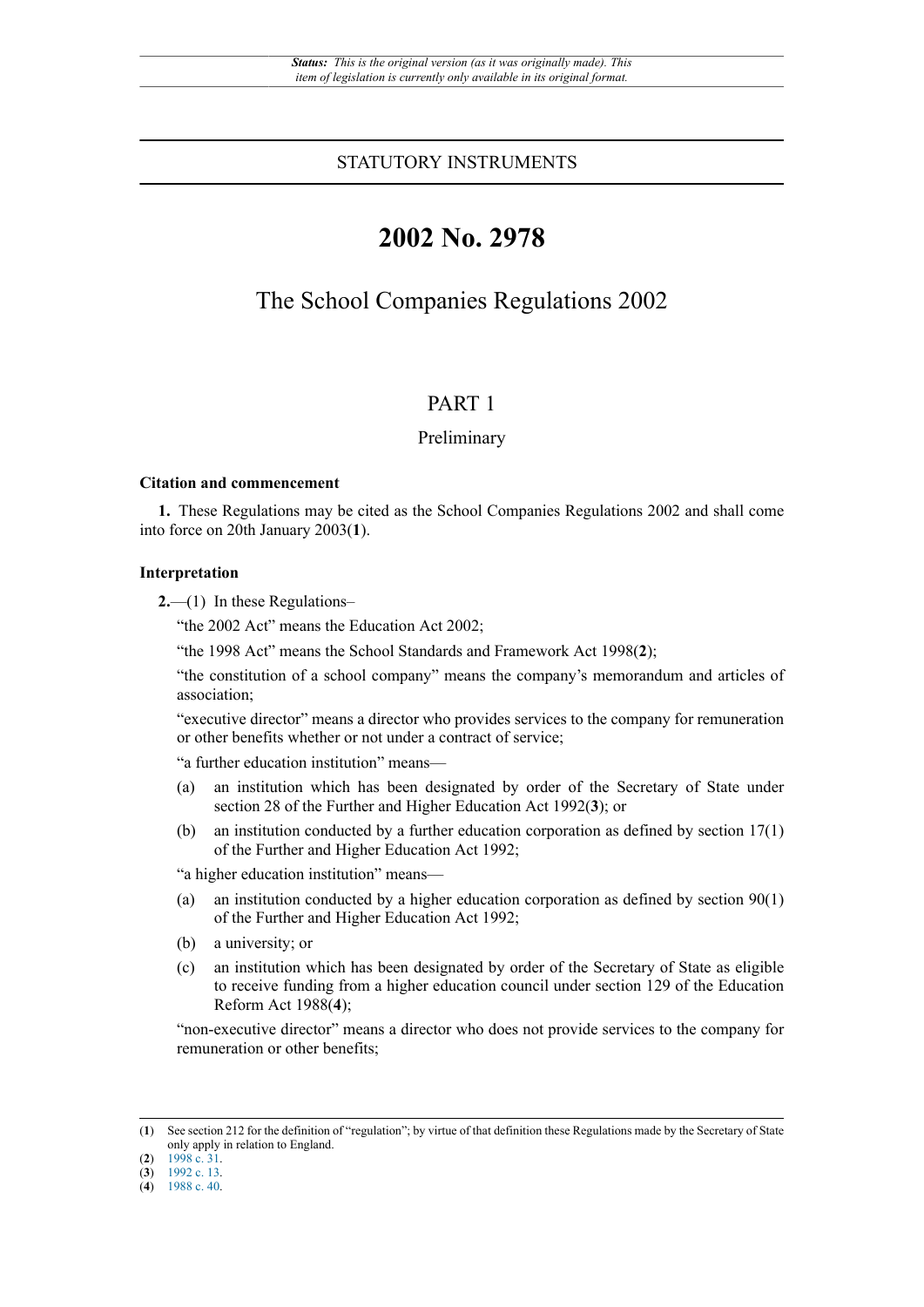"a relevant local education authority" means a local education authority which maintains any schools whose governing bodies are members of the school company;

"a school company" means a company to which these Regulations apply in accordance with Regulation 4;

"supervising authority" means the local education authority designated in accordance with Part 4 of these Regulations to supervise a school company.

- (2) For the purposes of these regulations a school is "subject to special measures" if–
	- (a) a report of an inspection of the school has been made under either Part 1 of the School Inspections Act 1996(**5**) or section 65 or 83 of the Learning and Skills Act 2000(**6**) in which the person making it stated that in his opinion special measures were required to be taken in relation to the school; and
	- (b) either that person was a member of the Inspectorate or the report stated that the Chief Inspector agreed with his opinion; and
	- (c) the report has not been superseded by any subsequent report in which the person making it stated that in his view special measures were not required to be taken relation to the school.
- (3) For the purposes of these regulations a school "has serious weaknesses" if–
	- (a) a report of an inspection of the school has been made under Part 1 of the School Inspections Act 1996 in which the person making it stated that in his opinion the school had serious weaknesses; and
	- (b) that report has not been superseded by a subsequent report stating that in the opinion of the person writing the report the school either, no longer has serious weaknesses, or stating that special measures are required to be taken in relation to the school.

#### **Definition of "an agreement under the private finance initiative"**

**3.**—(1) For the purposes of these Regulations "an agreement under the private finance initiative" means an agreement to which paragraph (3) or (4) of this regulation applies.

(2) In this regulation–

"asset" means–

- (a) any tangible asset, including any land, building or equipment; or
- (b) any computer software;

"works" means the construction, enhancement, replacement or installation of an asset.

- (3) This paragraph applies to an agreement where–
	- (a) consideration is received by the governing body of a maintained school under the agreement and that consideration includes–
		- (i) the provision or making available of an asset or the carrying out of works for the purposes of, or in connection with, the discharge of a function of the governing body; and
		- (ii) the provision of services for the purposes of, or in connection with, the discharge of the same function;
	- (b) the governing body do not give to any other person any indemnity or guarantee in respect of any liabilities of the person with whom they enter into the transaction (whether those liabilities are incurred in respect of the transaction or otherwise);

<sup>(</sup>**5**) [1996 c. 57.](http://www.legislation.gov.uk/id/ukpga/1996/57)

<sup>(</sup>**6**) [2000 c. 21.](http://www.legislation.gov.uk/id/ukpga/2000/21)